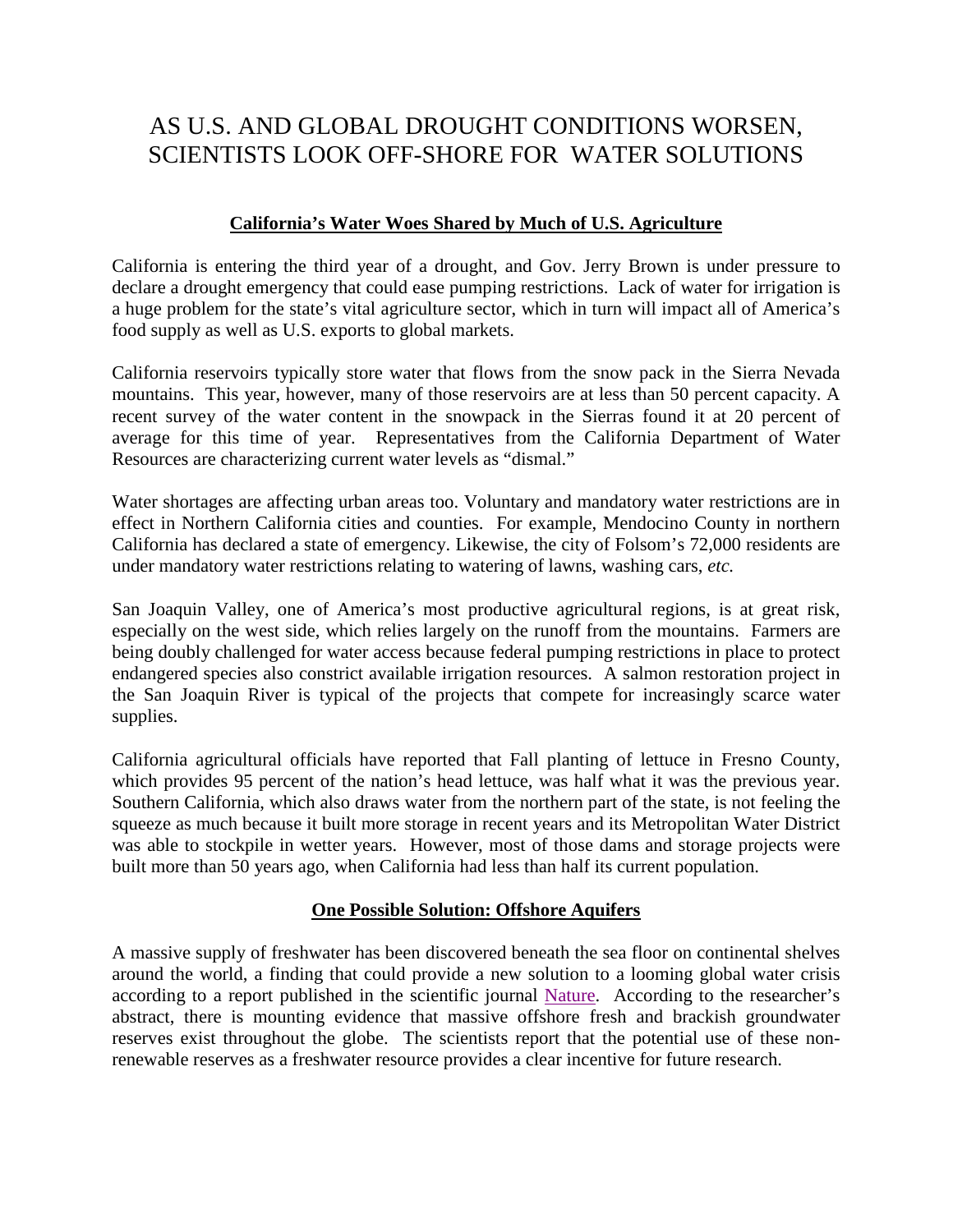The article's scientific team was led by Dr. Vincent Post, a researcher for Australia's National Centre for Groundwater Research and Training and a lecturer at the School of Environment at Flinders University in Australia. According to Dr. Post:

> Freshwater on our planet is increasingly under stress and strain so the discovery of significant new stores off the coast is very exciting. It means that more options can be considered to help reduce the impact of droughts and continental water shortages. . . Knowing about these reserves is great news because this volume of water could sustain some regions for decades.

Water scarcity affects almost half of the world's population, and scientists predict that by 2030 almost one-half of the global population will be living in areas of high water stress, according to [UN-Water,](http://www.unwater.org/) an inter-agency of the United Nations that supports states in water-related efforts. According to UN-Water's October, 2013 report entitled [Water Security & the Global Water](http://www.unwater.org/downloads/analytical_brief_oct2013_web.pdf) Agenda: A UN-Water Analytical Brief, [humans also are over-consuming natural resources,](http://www.unwater.org/downloads/analytical_brief_oct2013_web.pdf) including water, at an unsustainable rate.

Against these concerns, the Flinders University study reports that there is an estimated half million cubic kilometers (nearly 120,000 cubic miles) of low-salinity water buried under the seabed. The water could be used to supplement water supplies of coastal cities in North America, Australia, China, and South Africa that border continental shelves beneath which such water reserves are believed to exist.

If these recent findings are confirmed, the volume of potentially-potable water resources located in aquifers under sea beds could be up to one hundred times greater than the amount of water extracted from the Earth's sub-surface in the past century since 1900. However, even if such reservoirs are located and ultimately accessed, filtering and refining processes will be required to render the water potable.

Undersea water reserves were formed over hundreds of thousands of years when the sea level was much lower than it is today, and the coastlines were further out. When it rained, the water would seep into the ground and fill up the water table in areas that are underwater today. The Flinders University study suggests that these coastal aquifers were formed all around the world, and when the global sea level rose as polar ice caps began melting approximately 20,000 years ago, these coastal areas and their underground aquifers were covered by the rising ocean.

The new research concludes that many of the underground aquifers now covered by seawater remain protected from saline intrusion by covering layers of clay and sediment. Consequently, the undersea aquifers contain what is called "low-salinity" water, which is much less salty than seawater and can be converted to drinking water with less energy than seawater desalination the process of converting salt water to drinking water.

Other scientists caution that while the water in undersea aquifers is relatively fresh compared to seawater, none of it is drinkable without some level of desalination. Because desalination generally is an expensive process, the ultimate question is whether the development of these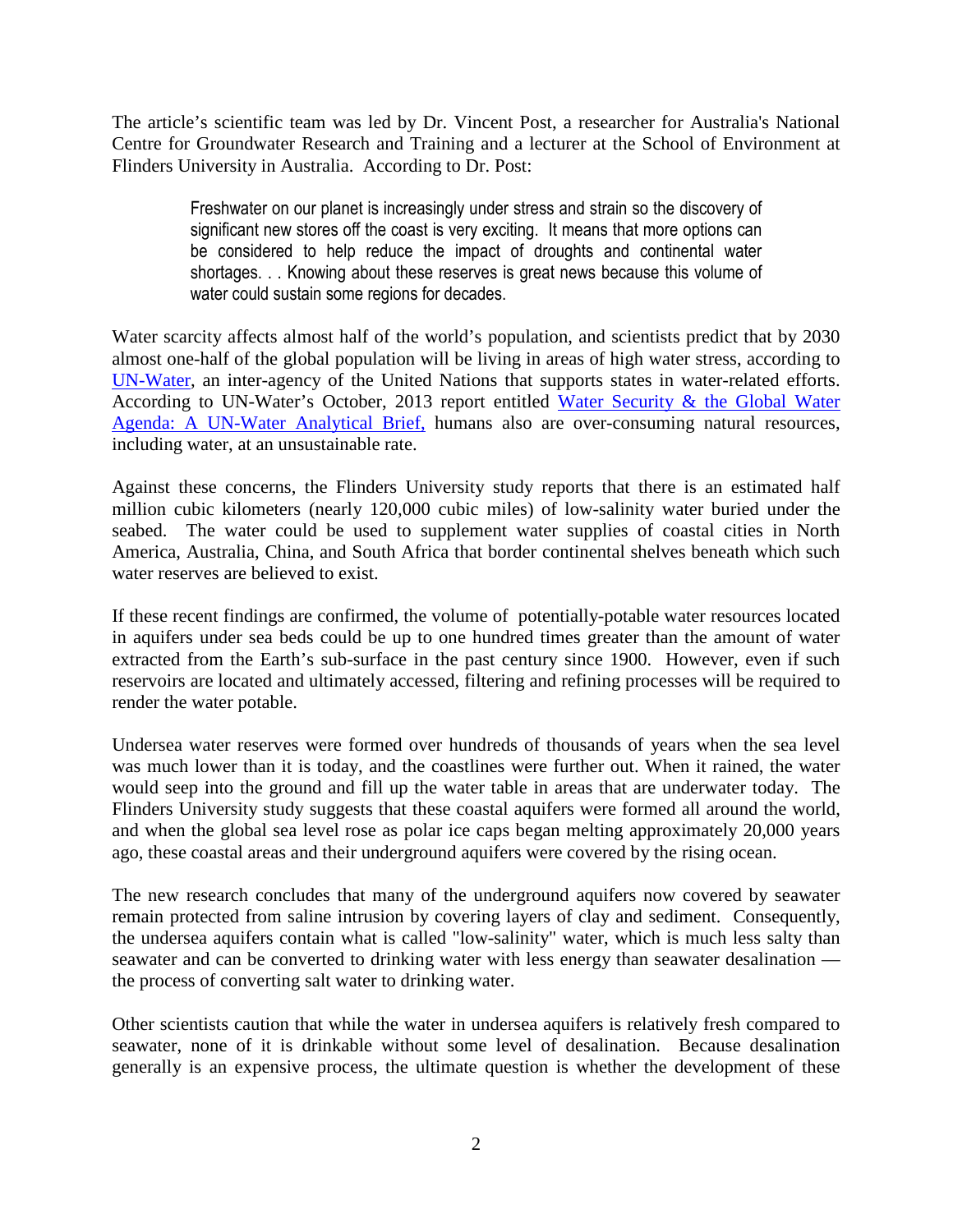newly-discovered resources can be achieved in a cost-effective, and ultimately profitable fashion.

# **What to Do in the Meantime**

For now, all farmers are well-advised to begin implementing effective water conservation practices. "Water conservation" refers to practices, techniques, and technologies that improve the efficiency of water use, thereby reducing overall demand. Increased efficiency expands the use of the water resource, freeing up water supplies for other uses, such as population growth, new industry, and environmental needs.

But efficiency is not the only factor to consider. Agricultural water conservation also encompasses (i) reduced crop consumptive use, (ii) decreased evaporation losses, and (iii) lowered uptake and use of water by non-beneficial weeds and phreatophytes.

Below are five helpful water conservation resources for farmers that can be implemented immediately:

### *1. More Efficient Irrigation Equipment & Effective Measuring Tools*

Irrigation equipment upgrades can be costly, but will produce a valuable return on investment in the long run. As droughts continue (and perhaps grow in severity), the reality of an evershrinking water supply in the face of growing needs will become more evident. Sooner rather than later, the true market cost of water will emerge.

The most efficient irrigation system will depend on the type of crop, the type of soil, area climate and other factors. Generally, buried drip irrigation systems are the most efficient. Irrigation efficiency is defined as the amount of water stored in the root zone of the crop divided by the amount of water applied to the field. Typically surface irrigation is the least efficient, followed by sprinkle and drip and trickle irrigation is the most efficient. However, efficiency greatly depends on management and characteristics of a particular system.

Irrigation scheduling and monitoring are generally the most cost effective mechanisms to improve efficiency. To manage irrigation effectively, it is very important to know the application rate, *i.e.*, how much water is being applied in a given time period (inches/hour). The most accurate way of determining this application rate is to measure it; using water flow meters can provide accurate measuring and assist in controlling the amount of water being used in irrigation. There also are calculators for various irrigation systems including center pivots, drip, hand-line and wheel line, and solid set sprinklers.

Where meters are not affordable or practical, simple measuring methods are an alternative option. For sprinkler irrigation, this can be done by putting a straight sided can (catch can) underneath the sprinkler for a given time period and measuring the depth of application in the can. Because no irrigation system applies water perfectly uniformly, it is often a good idea to put out several cans in different areas where the sprinkler throws water and take an average.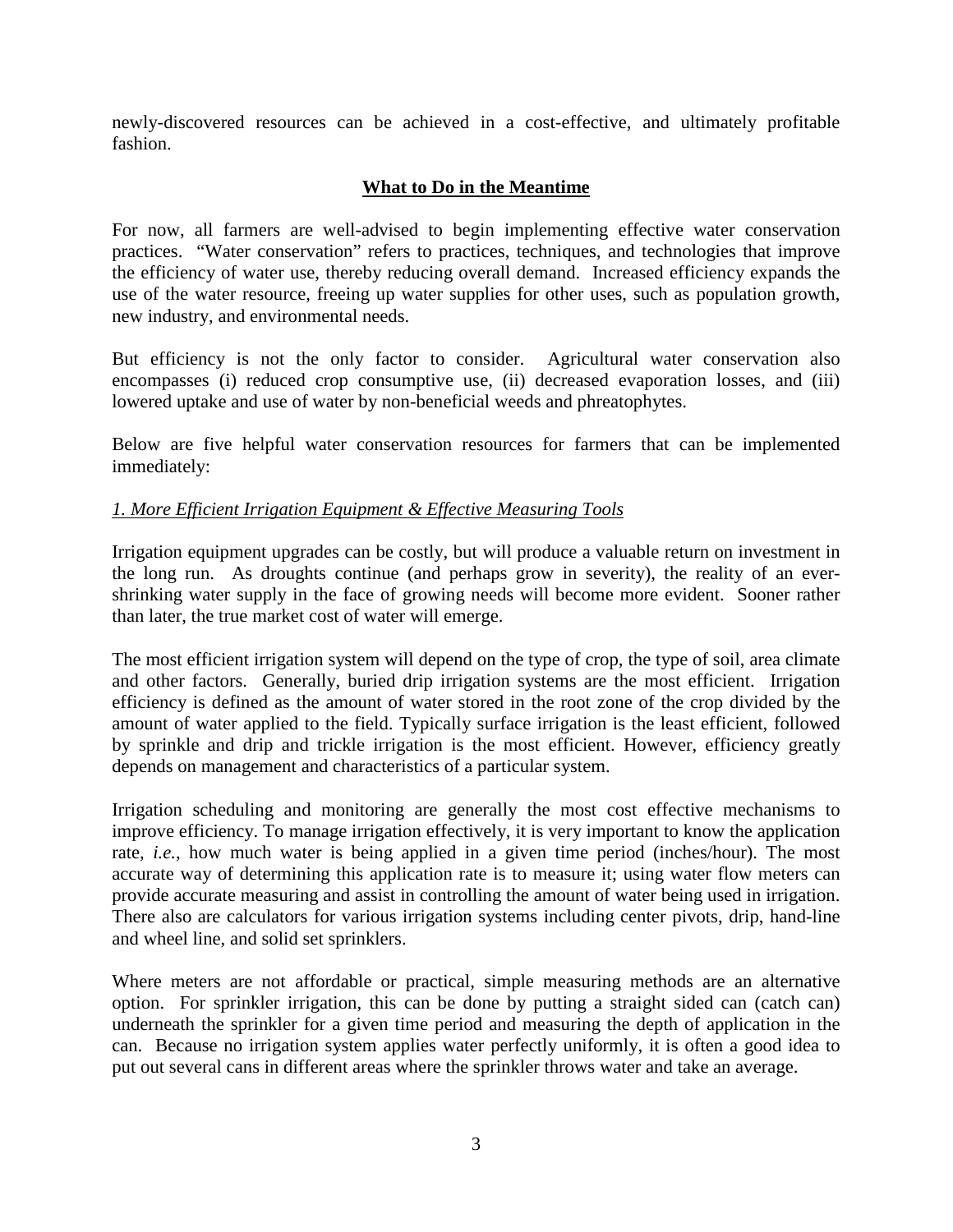### *2. Runoff Reduction & Water Recycling*

Avoiding or mitigating runoff can save millions of gallons of water over the course of a growing season. Runoff can occur due to overwatering, poor soil and other factors.

Recycling runoff not only helps save water, it helps save entire ecosystems. Agricultural runoff typically contains large amounts of phosphorous, herbicides and other chemicals that can seep into groundwater and pollute rivers, streams and other bodies of water. The costs to mitigate runoff can be significant, but the benefits can be equally valuable.

Also, where available through nearby municipalities, treated urban wastewater is a good substitute for groundwater or imported surface water for irrigation and other on-farm uses. Recycled water typically is subject to state regulation. For example, The California Water Recycling Criteria, codified as Title 22 of the California Code of Administration, allow 43 specified uses of recycled water—including irrigation of all types of food crops. These criteria include different water quality requirements for irrigation of each type of crop; those eaten raw, those receiving processing before consumption, and those not involving any human contact before industrial processing. California growers using recycled water meeting the Title 22 criteria have shown over the last 50 years that this practice is safe and economical.

The individual grower can protect against future droughts, interruptions, higher water costs, and severe water shortages by tapping into the nearest available source of recycled water. Such sources can include:

- Major wastewater treatment facilities of large cities, many of which now are becoming recycled water production facilities;
- Medium-sized wastewater treatment plants serving smaller rural communities;
- Small or package treatment plants serving clusters of residences in isolated areas; and
- Tailwater from upstream furrow and flood irrigation practices with their inherent excesses and inefficiencies.

Reclaimed water from any of the first three sources can be conveyed either by gravity of pressure pipe to the farm and reused to free up drinking water. Tailwater reuse is a significant water source for farms where runoff at the end of the furrows is an inevitable consequence of surface irrigation. With laser leveling and highly controlled irrigation practices, tailwater is minimized on the more modern, well-operated farms. Nonetheless, tailwater is a potential water resource and can be captured for reuse.

Proactive use of recycled water by farmers requires careful consideration of the microbial and chemical quality of the delivered recycled water. The level of treatment mandated by regulations is simply a floor—a minimum required quality that would protect the public health. Farmers need water quality that also protects their soils in the long-term use of recycled water. Wastewater treatment plants can change the chemicals they use for various treatment processes if they are given the necessary information and incentives to do so. Thus, growers should insist on a recycled water chemical quality with criteria that will not be injurious to their particular soils and crops. Because soils, cropping patterns and climatic conditions vary so much from one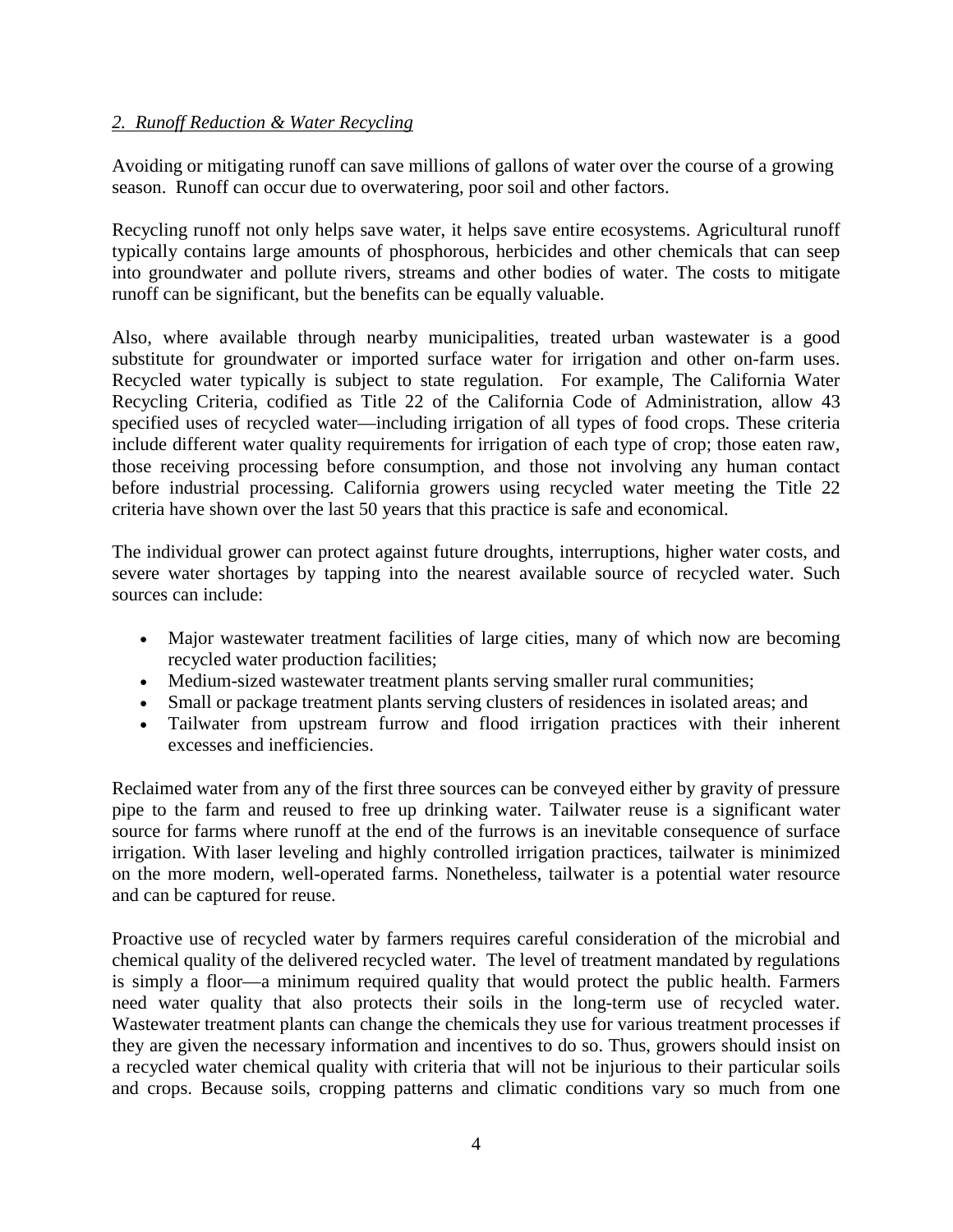location to another, careful assessment of acceptable levels of these critical parameters is a necessity before using municipally-treated, recycled water for irrigation.

## *3. Soil Management, Tillage & Minimization of Runoff*

Proper soil management can be a vital tool for conserving water. It is the soil that absorbs, transmits and holds the water for crops to use. Farmers have many options for manipulating the nature of soil, and soil management techniques become especially important where the soil quality is compromised.

For surface irrigation: shorter set times, altered length of run, slope modification, and use of surge irrigation techniques are the most common options. For sprinkler irrigation: proper nozzle packages and depth of application are most common practices. In situations where soil type and slope are such that runoff is common, changed tillage and planting practices can help reduce runoff.

Some advocates suggest the no-till option for conserving water. However, the USDA's Agricultural Research Service released the results of a comprehensive, multi-year study regarding the use of no-till management practices on water conservation and soil erosion. In a June of 2013 study entitled ["Effect of No-Till and Extended Rotation on Nutrient Losses in](https://www.soils.org/publications/sssaj/abstracts/77/4/1329) Surface Runoff" [USDA-ARS researchers compared nutrient and sediment loss from no-till,](https://www.soils.org/publications/sssaj/abstracts/77/4/1329) conventional tillage, and reduced-input rotation watersheds. The study, which was published online in *Soil Science Society of America Journal,* concluded that by keeping a protective layer of plant matter on the soil surface, no-till practices reduce the loss of soil and phosphorus attached to soil particles. But no-till requires herbicides to control weeds, and even after adoption of the practice by many farmers, harmful algal blooms were still occurring in surface waters. Consequently, the researchers concluded that no-till, while decreasing particulate phosphorous loss, was leading to increased runoff of dissolved phosphorous. Study results instead recommended further consideration of reduced-input rotations, which do not require herbicides but can lead to higher levels of soil loss. The USDA-ARS researchers suggest further work looking at reduced-input rotations that use less tillage to tease out even more management options.

Regardless of how the till/no-till debate ultimately resolves, in the near term additional options exist to conserve agricultural water. Other practices such as using compost and utilizing cover for crops can be huge boons to water conservation. Ultimately, what works the best to conserve water will depend on what kind of soil is being managed.

#### *4. Crop Rotation and Organic Farming Methods*

One of the most effective ways to reduce the amount of water needed to sustain an irrigated operation is to adopt crop rotations which include crops with low water use requirements – both daily and seasonally. Correspondingly, cultural practices such as reduced or minimum tillage, minimum soil disturbance, uniform plant spacing, appropriate variety selection, and crop sequencing or rotation can all contribute to conservation of agricultural water.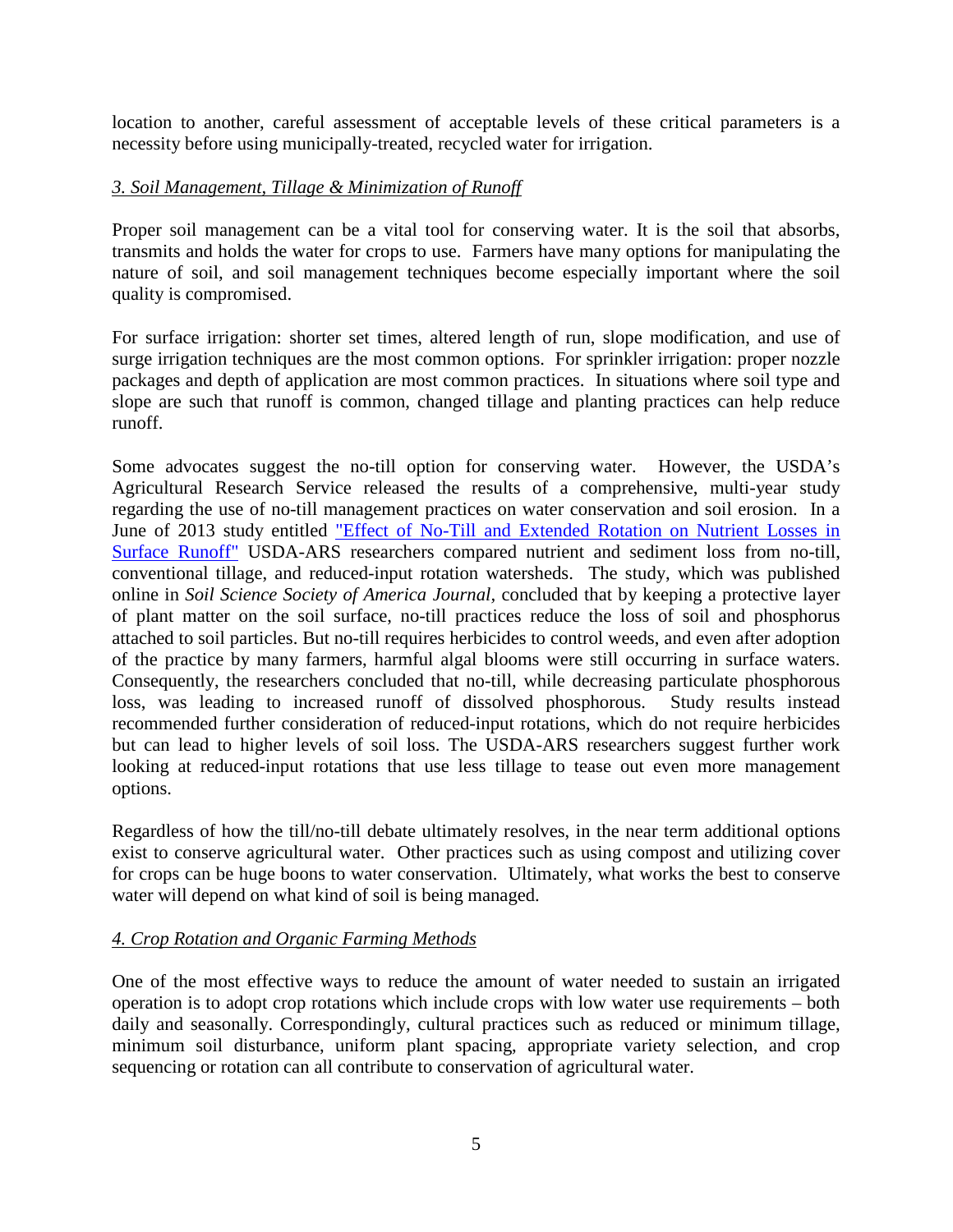Water recycling is far less expensive when a farmer doesn't have to treat the water before reusing it. Organic farming methods that reduce or eliminate the use of chemicals are yet another way for farmers to conserve water by taking out a costly step in the recycling process. Using organic farming methods can arguably also lower the water-use footprint by preserving the quality of water that would otherwise be negatively affected by polluted runoff. That said, not all organic farming methods reduce the amount of water used, so conservation-minded farmers should carefully consider the options.

#### *5. Technology & Weather Applications*

Some farmers may be inclined to set an automated irrigation schedule and let it run regardless of the weather. Adjusting irrigation systems to work in better harmony with natural precipitation takes more work, but it is an inarguable way to save significant amounts of water.

There are numerous weather apps available that provide up-to-the-second precipitation reports. Using these along with irrigation systems can help save water, which will save farmers money and reduce wear and tear on systems. Current examples include:

**[DTN/The Progressive Farmer Weather Tools app](https://play.google.com/store/apps/details?id=com.telventdtn.agweather)** for Android. Provided by Google, this app is reportedly the agriculture industry's first weather app to deliver exclusive GPS-based roaming alerts, top-rated forecasts, touch screen interactive weather displays and unique agricultural commentary. This app helps producers improve operational planning with highly-local, farmlevel forecasts, and gives them advance notice to weather risks via customized alerts.

**[Optimizer 2.0](http://www.optmzr.co/) (update).** The new function from Advanced Ag Solutions LLC models anticipated irrigation to reduce data entry for farmers and their crop advisors. It is part of the company's Optimizer 2.0 app, which also recently unveiled the ability to download variable rate files to control seed and nitrogen rates within the field in its Solver feature. The app utilizes weather forecasts and soil moisture levels along with crop needs and common practices of area farmers to estimate when the farmer may have turned on or off his irrigation pivot. The software then allows the user to easily edit irrigated rates and timing in cases where estimates of irrigation might be off. *(Available on most devices)*

**[Apache on the Go](https://itunes.apple.com/us/app/apache-on-the-go/id706257428?mt=8).** This mobile app from Equipment Technologies enables users to learn about the features and benefits of the Apache sprayer with a virtual 360 walk around, detailed specs and photos and videos on each Apache sprayer model. *(iPad)*

**[CP Products Calculator.](https://play.google.com/store/apps/details?id=com.cpproductscalculator)** This mobile app allow users to set up calculations for all CP's nozzles, both for aerial and ground. Need to know what is the best tip for your aircraft? CP Products' calibration app will help you figure it out. Meanwhile, the flow rate calculator app will help users determine the best tip and orifice for their sprayer. *(Android, iPad, iPhone)*

**[Totheshelf.](http://www.totheshelf.com/index.html)** This mobile app from Agrotypos SA links growers to traders and vice versa. Totheshelf intends to build a global network of agricultural products sellers and buyers. Farmers, cooperatives, wholesalers, brokers, importers, exporters, industry, retailers and anyone who involves in animal or plant products trading can download the app and seek new customers or